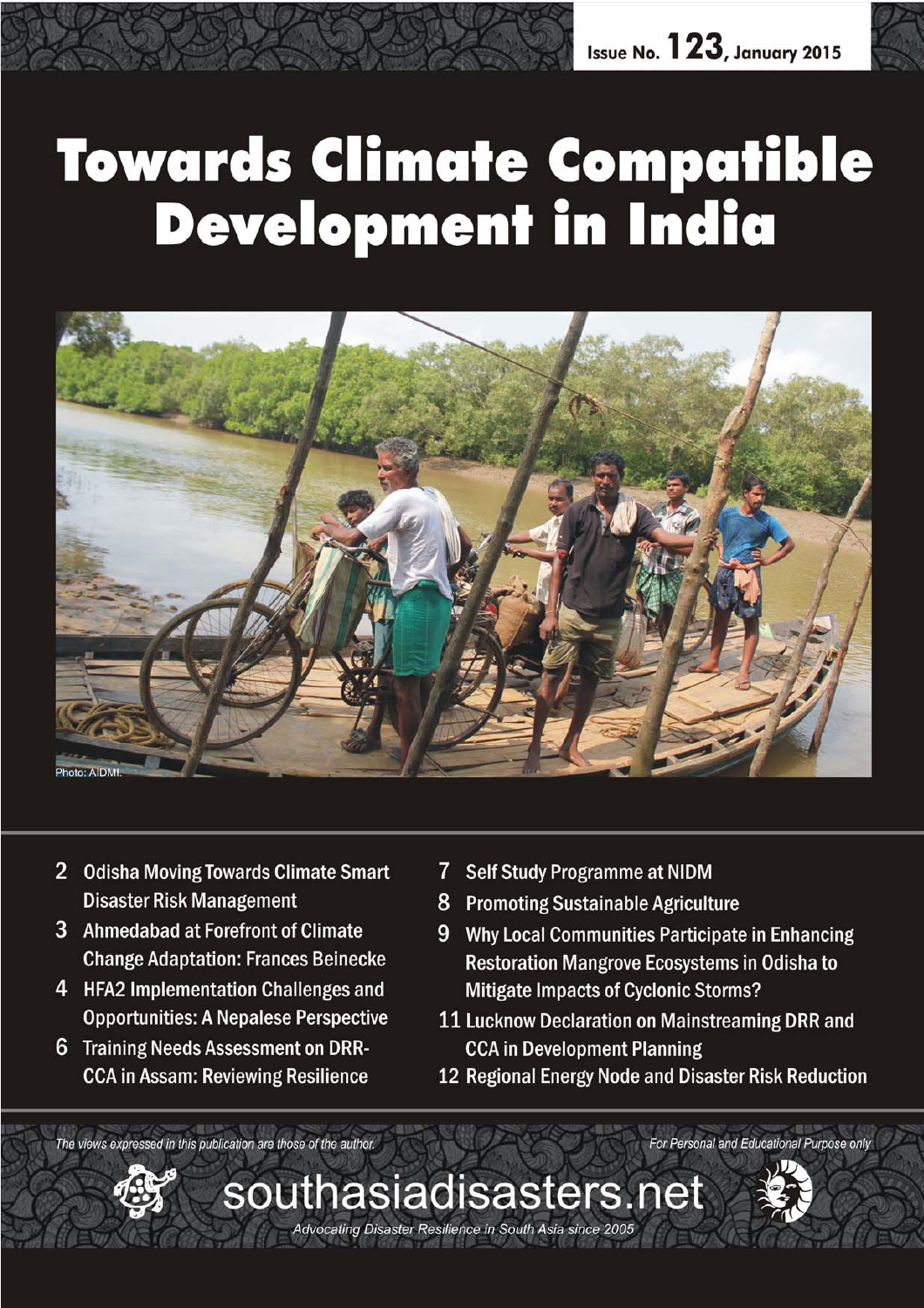### ABOUT THIS ISSUE

**D**isasters in India can be easily identified with extreme weather events like cyclones, heatwaves, cloudbursts and flash floods. There is an increasing body of data that points to the incontrovertible link between such disasters and climate change. This link has led a lot of practitioners in the field of humanitarian action to stress the importance of pursuing climate compatible development in India. A climate compatible agenda tries to integrate the exigencies of climate change adaptation and those of disaster risk reduction into overall development planning.

This issue of *Southasiadisasters.net* focuses on the important theme of Climate Compatible Development in India. As an emerging humanitarian ideal, climate compatible development can be described as the interface between development, disaster risk reduction and climate change adaptation. It strives to initiate short and long term adaptation measures that can lead to a resilient future and help in the achievement of nationally and internationally agreed development goals. This issue of *Southasiadisasters.net* contains articles that provide some of the experiences and expertise of the individuals and organizations that have strived towards this ideal in India. The scope of this issue ranges from Odisha's efforts to move in the direction of climate smart disaster risk management to the protection of India as a regional energy node from the onslaught of disasters.

Consisting of the best practices from the leading agencies and government departments to further the cause of climate compatible development in India, this issue of *Southasiadisasters.net* is a must read for all who are interested in this important theme.

**– Kshitij Gupta,** AIDMI

# Odisha Moving Towards Climate Smart Disaster Risk Management

*Training Needs Assessment: Linking Disaster Risk Reduction and Climate Change Adaptation*

The Odisha State Disaster Management Authority (OSDMA) has shown successful efforts in its response to 2013 cyclone Phailin and 2014 cyclone *Hudhud*.

Result of long-term efforts at different levels by OSDMA and concerned agencies are now becoming visible.

The capacity building efforts by the government and humanitarian agencies are becoming visible at the community level.

The OSDMA is moving several steps ahead from reducing death toll to reducing loss and damage in any possible emergency in Odisha.

The capacity building of different stakeholders is the key for achieving the above mentioned results.

The OSDMA under GoI-UNDP project on 'Enhancing Institutional and Community Resilience to Disaster and Climate Change' conducted a Training Needs Assessment (TNA) on Disaster Risk Reduction and Climate Change Adaptation.

This is the first ever training need assessment in Odisha leading to climate smart disaster risk reduction said Shri Ambika Prasad, UNDP. Only one other state in India has completed such assessment.

The state wide exercise was facilitated by All India Disaster Mitigation Institute (AIDMI). AIDMI is author of Intergovernmental Panel on Climate Change (IPCC) global report on extreme climate events.

All the stakeholders came together on December 19, 2014 to contribute to TNA. It was attended by key departments' heads, district administrations, NGOs and INGOs.

The TNA has focused on closer integration between risk reduction and adaptation to climate change. The collaboration between DRR community and climate change community will be further strengthened based on the TNA exercise, said Shri (Dr.) Taradatt, MD, OSDMA.

The efforts should now be more focused towards reducing loss and damage in vulnerable urban locations of Odisha, said Shri Brinda D., Additional Commissioner, Bhubanashwar Municipal Corporation.

Odisha should emphasize knowledge management and sharing at regional level with focus on coastal areas of Bay of Bengal said Shri Mihir Bhatt, AIDMI head. He added Odisha has so much to offer from its experience.

*Published in The Pioneer, Bhubaneswar, December 23, 2014*

- The OSDMA has successfully responded to Cyclone *Phailin* and Cyclone *Hudhud*.
- The focus now is on Climate Compatible Development.
- The OSDMA authorized a TNA to facilitate greater integration between Climate Change Adaptation and Disaster Risk Reduction.
- This TNA helped in identifying key areas where integration is possible and desirable.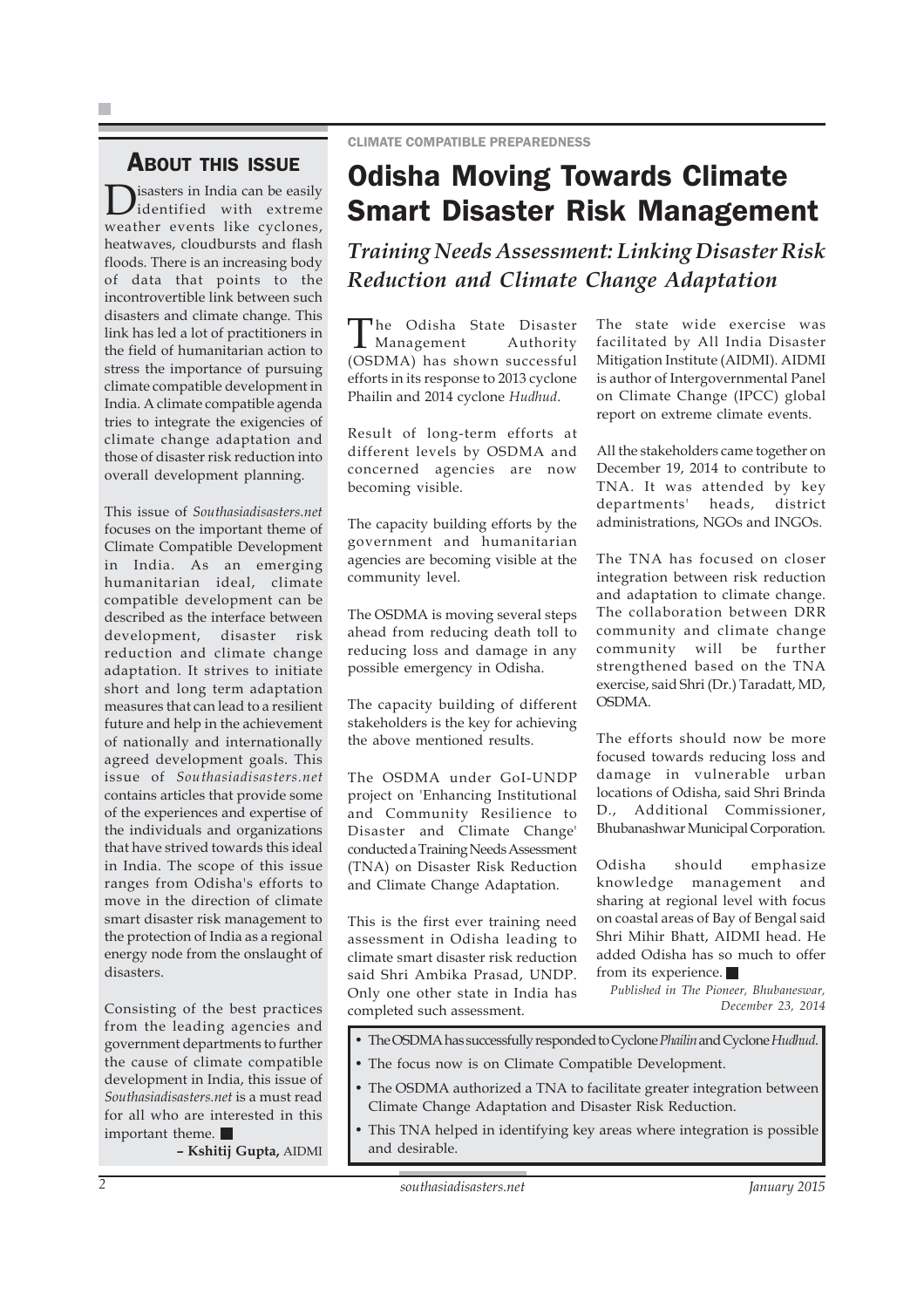### **ACTION PLAN**

# Ahmedabad at Forefront of Climate Change Adaptation: Frances Beinecke

*Global leader on climate change & env protection was commenting on city's Heat Action Plan*

In a recent conversation with<br>Ahmedabad-based All India Ahmedabad-based All India Disaster Mitigation Institute's (AIDMI) Mihir R Bhatt, Frances Beinecke, a global expert on climate change shed light on the importance of Ahmedabad's Heat Action Plan.

Beinecke is the former president of Natural Resources Defense Council group (NRDC), which had a key role in development of the plan, made in collaboration with Ahmedabad Municipal Corporation (AMC).

"Ahmedabad is at the forefront of climate change adaptation to heatwave in the world", said Beinecke.

She observed, "Ahmedabad's Heat Action Plan describes both immediate and longer-term actions to increase preparedness, information-sharing, and response coordination to reduce the health effects of heat on vulnerable populations especially the poor and women who work outdoors in summer season".

"City-to-city links are most important as cities learn faster and better from other cities", she pointed

### FRANCES BEINECKE

Beinecke is the former president of Natural Resources Defense Council group, an international NGO fighting for environment protection and against adverse climate change. She currently serves on the boards of the World Resources Institute, the Energy Future Coalition, the Nicholas Institute for Environmental Policy Solutions, and Conservation International's Center for Environmental Leadership in Business.

- The National Resources Defence Council (NDRC) of USA has helped the Ahmedabad Municipal Corporation (AMC) in preparing a Heat Action Plan.
- Frances Beinecke, a former president of the NDRC was in Ahmedabad to deliberate upon replicating the Ahmedabad Heat Action Plan for other cities in India too.
- Collaborations like this are a key to increasing consensus between India and USA on vital policies and practices related to Climate Change.

out. NRDC aims to take Ahmedabad experience to cities such as Surat and Rajkot in Gujarat over the coming months.

NRDC plans to take the Ahmedabad experience to key cities like Bhubaneswar and Guwahati. There is potential for regional spread of Ahmedabad's experience in South Asia, said Beinecke.

### Ahmedabad's Heat Action Plan

NRDC helped to develop the Heat Action Plan for Ahmedabad with support from Climate Development Knowledge Network (CDKN) after the heat wave of 2010. CDKN helped in tracking the impact of heatwave on citizens and created the action plan with AMC. The city-based Indian Institute of Public Health (IIPH) also played a vital role in

developing the action plan.The Heat Action Plan is a part of Ahmedabad's major efforts to prepare better for future extreme heat events after suffering the deadly heat wave in May 2010. Temperatures at the time spiked to 46.8°C (more than 116°F), and hundreds of people died.

### US-India Relationships Over Climate Change

NRDC is working with key policy makers in India and the USA to substantially increase bilateral cooperation on climate change and adaptation. "Our work in Ahmedabad is one of the foundation stones of this effort" said Beinecke.

In the United States, NRDC is providing information and analysis to government officials, media, and the public about the efforts India is

> making to address climate change. "The positive efforts of citizens of Ahmedabad are making their way in the USA" she added.

"Our efforts are increasing awareness and understanding in both nations about the other's climate change actions," she said.

> *Published in DNA Ahmedabad, January 12, 2015*

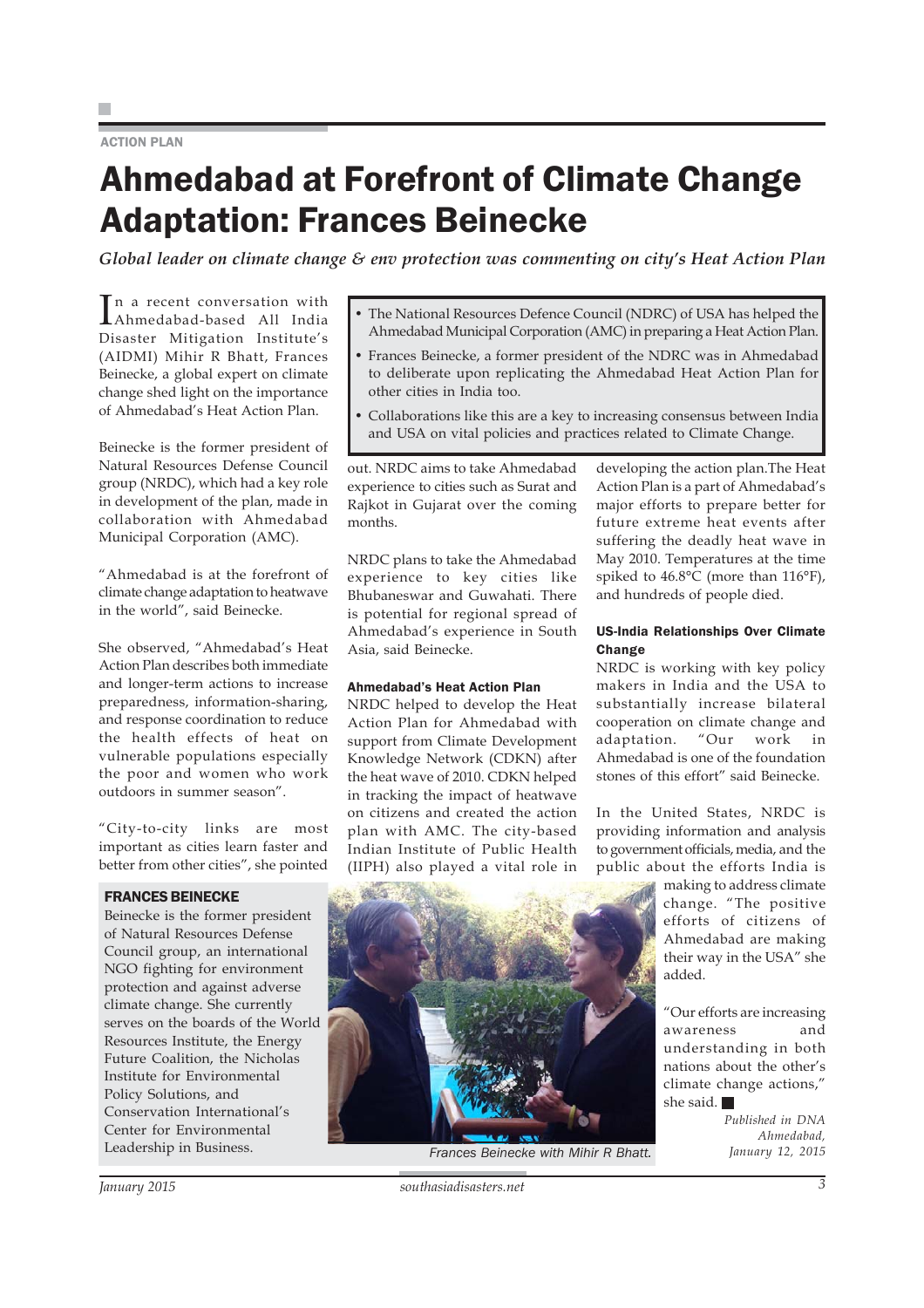### COUNTRY PERSPECTIVE

# HFA2 Implementation Challenges and Opportunities: A Nepalese Perspective

Nepal is an agrarian mountainous country situated on the southern slopes of the central Himalaya. According to Maplecroft 2010, Nepal is the fourth most vulnerable country in the world to climate change. It is estimated that more than 1.9 million people are highly vulnerable and another 10 million are exposed to increase risks (MoEnv, 2010). The analysis of temperature trends of 56 stations for the period of 1975-2006 showed the continuous warming at the rate of 0.027 per year (Sharma K, 2009) and also reveals the variation in temperature trend due to variation in altitude. The average annual rainfall is 1800 mm with marked spatial and temporal variations (NCVST, 2009, MoEnv, 2010).

At the World Conference on Disaster Reduction (WCDR) in January 2005, 168 countries adopted the Hyogo Framework for Action (HFA) as a guiding framework on DRR (2005- 2015) which aims to build resilience of nations and communities to disasters. For this purpose, strategic goals, outcomes and 5 priority areas along with indicators have been

identified. In this context, in December 2012 the UN General Assembly Resolution (Resolution  $67/209$ ) decided to convene the  $3<sup>rd</sup>$ World Conference on DRR in Japan in early 2015 to review the implementation of HFA and develop a post-2015 framework for DRR referred to as HFA2.

### National Challenges for Nepal

The national level challenges highlight the following sectors:

- Mass poverty and Inequality
- Economic dependency
- Low level of investment
- Widespread unemployment
- Implementation of Policy, plan and programs and its constraints Preparedness to disaster
- Inadequate administrative setup
- Gap in information sharing and capacity enhancement
- Duplications of DRR work
- Lack of integrated implementation
- Lack of scientific data of climate and disasters

Some of the factors contribute in the HFA 2 implementation which can



Marginalized agricultural practice and sedimentation in cultivated land making<br>marginal lands for their livelihood *more vulnerable to Disaster (Photo: Paudel K.)*

affect the above mentioned challenges are listed below:

**Land Use and Fragile Ecosystem:** Unstable slope, fragile geology of young mountains with heavy monsoon rainfall leads to a wide range of geological and hydro meteorological disasters across the country.

**Demographic Changes and Absente population:** According to the National population census 2011, the annual population growth rate is 1.35% and showed the demographic change within the three ecological belts. The census reveals that the population living in the Terai has increased by 2% leading to 50% of country's population whereas settlement in hill and mountain regions decreased by 1%. Out Migration and Absentee population which reflects aging society, sex ratio which is continuously decreasing from 99.8 to 94.41. These demographic patterns should be considered while assessing vulnerability and designing disaster risk reduction programs (CBS, 2011).

**Agriculture Practice:** Agriculture sector contributes nearly 35% of the Nepal's GDP and supports the livelihood of more than 74% of Nepal's Population (NLSS, 2007 and CBS, 2012). Only about 25% of Nepal's surface area is suitable for agriculture purpose. About 21% of the land is cultivable of which 54% has irrigation facilities (MoAD, 2012) and remaining is the rain fed. The agriculture practice is governed and guided by rainfall and totally dependent on climate. Due to increasing population, safe land is scarce and people are occupying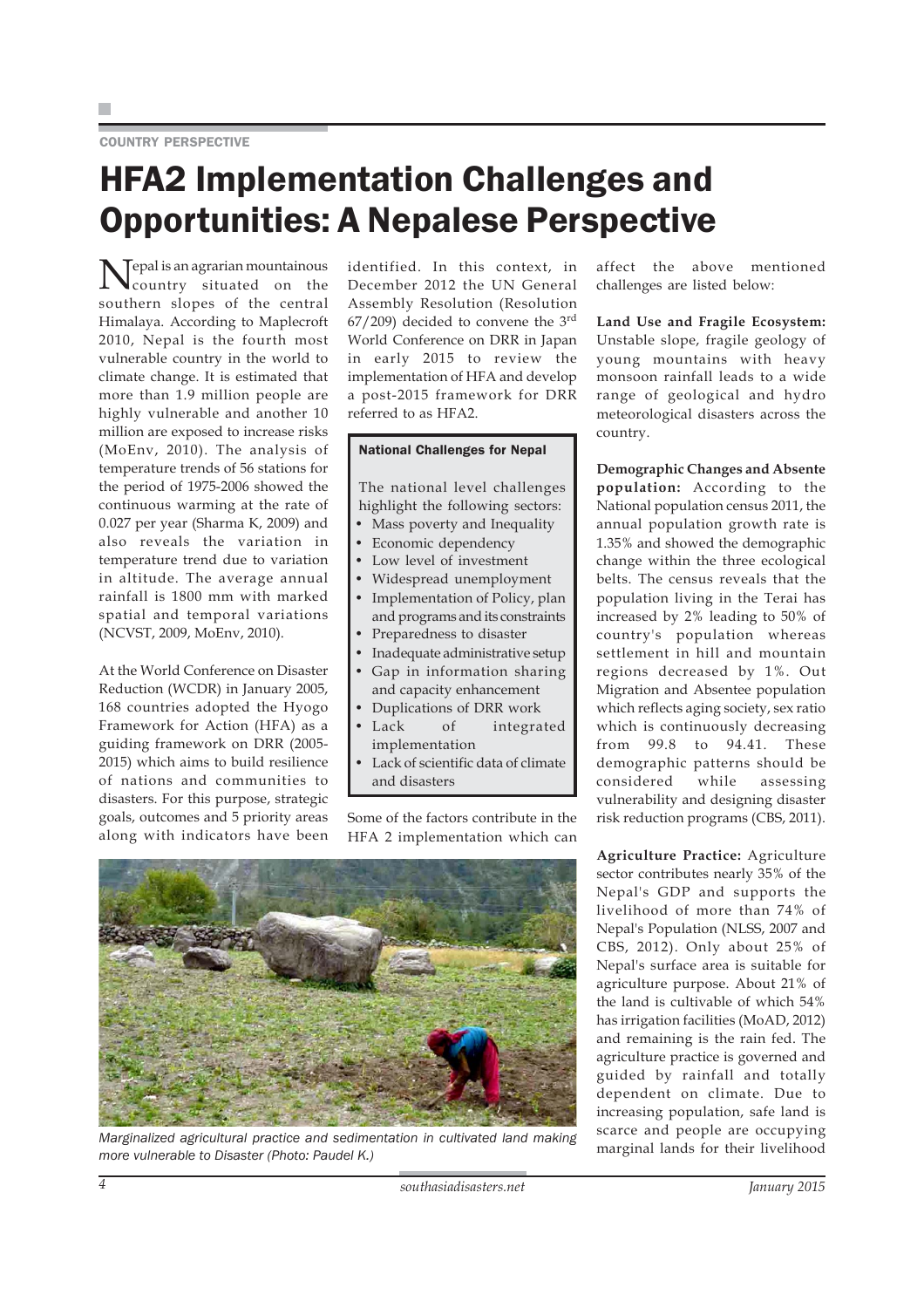

*Participants of HFA2 Roundtable discussion held in October, 2015, Kathmandu.*

thereby increasing susceptibility to different types of hazards.

### **Climate change and its Impacts:**

Nepal is affected by many natural Hazards and recent data shows that the frequency of natural disasters such as floods, landslides, etc. has increased. Nepal has witnessed an increase in the frequency and intensity of disasters such as floods, landslides, forest fires, etc continuously which affects the large number of population (mainly indigenous, poor and women), livelihood, and infrastructure due to low adaptive capacity.

### **Loss from water induced disasters:**

The analysis of hydroelectricity and alternative climate model reveals that 20 – 100% increase in the intensity and frequency of river flows. The direct economic costs of climate change on water induced disasters at the national level were estimated to be an additional US\$ 100 – 200 million/year by 2050, equivalent to 0.6 – 1.1% of current GDP per year with an upper estimate of almost 3%. (IDS Nepal et. al., 2014)

### Opportunities:

Besides all these challenges, there are several opportunities for HFA 2 implementation. Because DRR is a highly prioritized sector in Nepal it is incorporated in the plan, policy and programs of Nepal Government. In 2010—2013, Government plan has focused on Natural Disaster Management for sustainable development. In addition, GoN has highlighted the role of private sector, local body, NGOs, CBOs and involvement of security forces has ensured for the effective implementation and sustainability of the programs. The government has prepared different legal frameworks for the disaster management in Nepal: National Strategy for Disaster Risk Management in Nepal 2009, Disaster Preparedness and Response Plan (DPRP) in Districts 2010, National Adaptation Programme of Action (NAPA) and Local Adaptation Plans of Action (LAPA). The main goal of these frameworks is to improve people's livelihood through climate change impact mitigation and adaptation and its promotion in national and local plans. Still Nepal is in political transition phase making its constitution from the constitution assembly and yet to be decided as federal state which will be helpful in the implementation and making local body accountable in DRM sector.

**– Dr. Dinesh Chandra Devkota,** Policy Advisor; **Mr. Keshav Paudel,** Environmental Officer; *and* **Mr. Sujit Karmacharya,** Program Coordinator, IDS Nepal

### **References:**

- 1 CBS (2011), Environmental Statistics of Nepal 2011
- 2. CBS (2012), National Population and Housing Census 2011, (Village Development Committee/ Municipality), National Planning Commission, Central Bureau of Statistics, 2011
- 3. MoAD (2012), Statistical Information on Nepalese Agriculture, Government of Nepal.
- 4. MoEnv (2010), National Adaptation Program of Action (NAPA) to climate change. Ministry of Environment, Nepal.
- 5. NCVST (2009), Vulnerability through the Eyes of the Vulnerable: Climate Change Induced Uncertainties and Nepal's Development Predicaments, NCVST, Kathmandu.
- 6. NPC (2010), Three Year Plan (2010- 2013). Nepal Planning Commission, Government of Nepal, Kathmandu: NPC Publication.
- 7. IDS Nepal, PAC and GCAP (2014), Economic Impact Assessment of Climate Change In Key Sectors in Nepal, IDS Nepal, Kathmandu
- 8. IDS Nepal (2014), Making the HFA2 work: South Asia roundtable, Kathmandu
- 9. NPC (2011), Climate Resilient Planning: Working Document, Government of Nepal, National Planning Commission, Kathmandu, Nepal
- 10. IDS Nepal, GCAP and PAC(2014), Economic Impact Assessment of Climate Change for Key Risks in Nepal, http://idsnepal.org/ navigation/50-brochures.html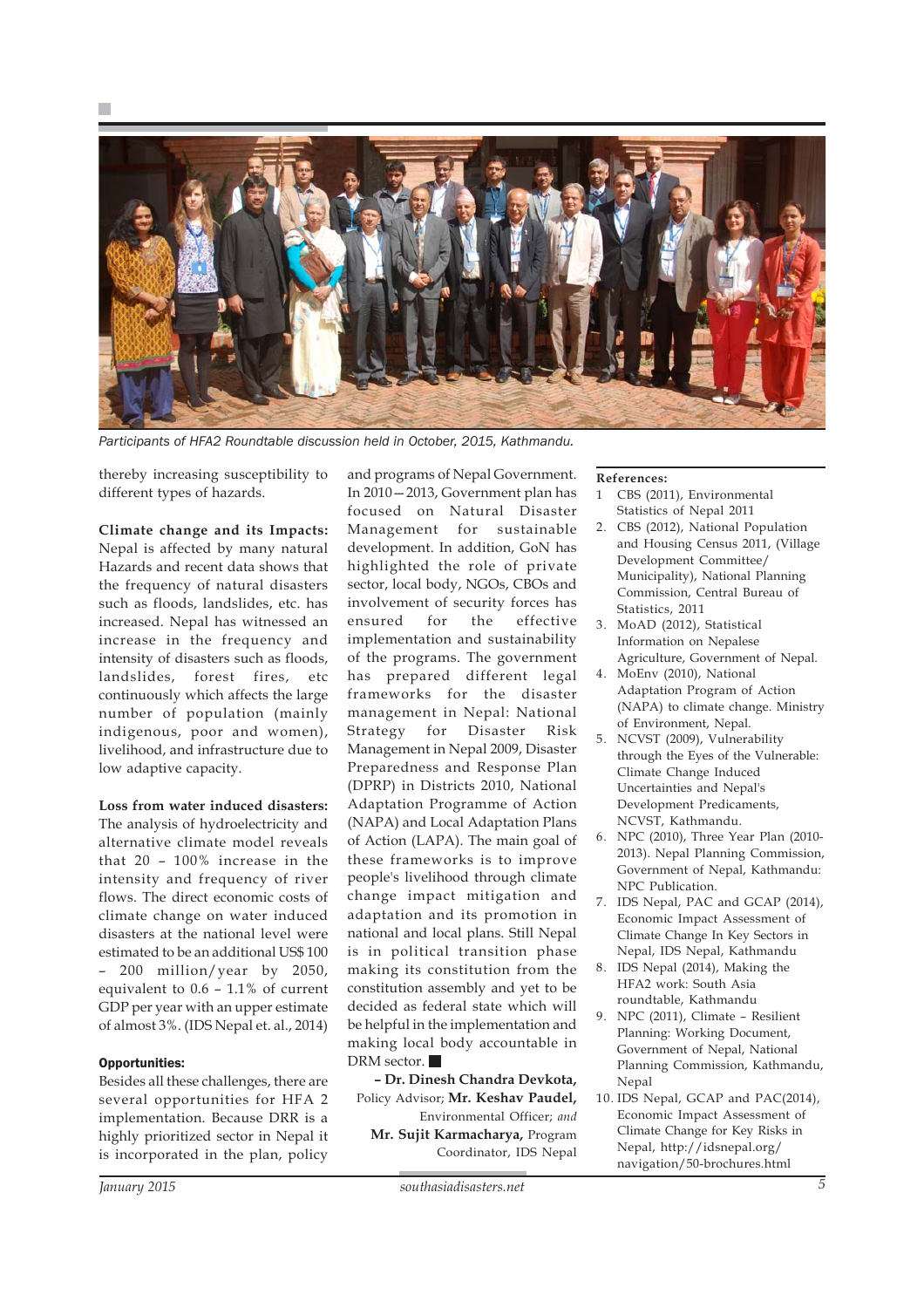### CLIMATE CHANGE AND RESILIENCE

# Training Needs Assessment on DRR-CCA in Assam: Reviewing Resilience

As Assam being the gateway of North-eastern states, glimpses various avenues of development, hazards of various origin put a constant threat to its prospect of development. Every year a significant volume of developmental outcome is being eaten away due to the states vulnerability to these hazards. To name the most dominant and visible in this regard is flood and river erosion in both the reverine valleys (Bramhaputra and Barak Valleys). A significant amount pressure had been persistent on the State exchequer to deal with menace of flood and erosion every year. Further, Climate Change has been contributing in both increasing the frequency and magnitude of this hazard in multiple ways such as erratic heavy rains, melting of Himalayan glaciers etc. All this has lead to the emergence of a different outlook for thinking, planning and practicing measures for reducing the impact of these hazards by increasing the capacity of different segments of vulnerable population.

It has been recently accorded high priority to increase investment in Disaster Risk Reduction (DRR) in the public domain. As the nodal government agency to coordinate and implement the disaster risk reduction initiatives in the state, Assam State Disaster Management Authority (ASDMA) had been implementing different projects and programs for promoting and sustaining disaster risk reduction of which capacity building of stakeholders through training has been a dominant area. Between 2009 and 2013, a total of 1818 training programs involving 5, 47,062 participants were conducted. The focus was manifold ranging from Search and Rescue, First Aid, Planning for DRR in Schools and Hospitals, Mass Casualty Management and many other such areas involving participants like government officers, teachers, children, doctors, civil society organisations and others., For these trainings, ASDMA had conducted a Training Needs Assessment in 2011 which had its exclusive focus on Disaster Risk Reduction. But, climate change as a concern in both cause and effect relationship was not considered in-depth in that assessment.

As the global community was moving towards strengthening the vision of DRR through the development of post 2015 framework (HFA 2) which focuses on seven different areas of priority for ensuring the goal of sustainable development integrating climate change concerns, ASDMA also envisioned to incorporate and integrate climate change concern in its ongoing DRR initiatives particularly the training and capacity building ones. As Assam forms a part of the targeted State for GoI-UNDP Program on *"Institutional and Community resilience to disasters and climate change"* which was lead by ASDMA in the state, it was an opportunity for ASDMA to retrospect the entry points for climate change concerns with a systematically designed study. Thus, the Training

Needs Assessment for DRR-CCA was visualized with the primary goal to suggest options for valid and sustainable integration of disaster risk reduction and climate change adaptation. This study was designed and conducted by the All India Disaster Mitigation Institute.

The study followed a bottom up approach and incorporated the views and expressions of different stakeholders. As a part of the methodology, different tools were used such as literature review, district level search conferences, state level workshops etc. The focus was on bringing out a feasible and inclusive pathway for integration.

It was interesting to see that the study highlighted the level of awareness among the participants on climate change concerns. The participants themselves in large majority vowed about the existing gaps in their knowledge and skills which created the insufficiency for dealing with climate change and disasters. Though there was the State Action Plan on Climate Change in place Assam along with National Plan of action of India, the participants were hardly aware and involved in any sorts of actions associated with them. The SAPCC no-doubt is the best available and easiest possible literature for understanding the local context and projections related to

- The Assam State Disaster Management Authority (ASDMA) has taken several measures to safeguard Assam from the adverse impacts of recurring disasters ailing the state.
- A Training Needs Assessment (TNA) was conducted by ASDMA to facilitate integration of climate change concerns with its larger capacity building initiative.
- The TNA exercise highlighted a lot of areas of integration such as DRR, Community Based CCA, involvement of children etc.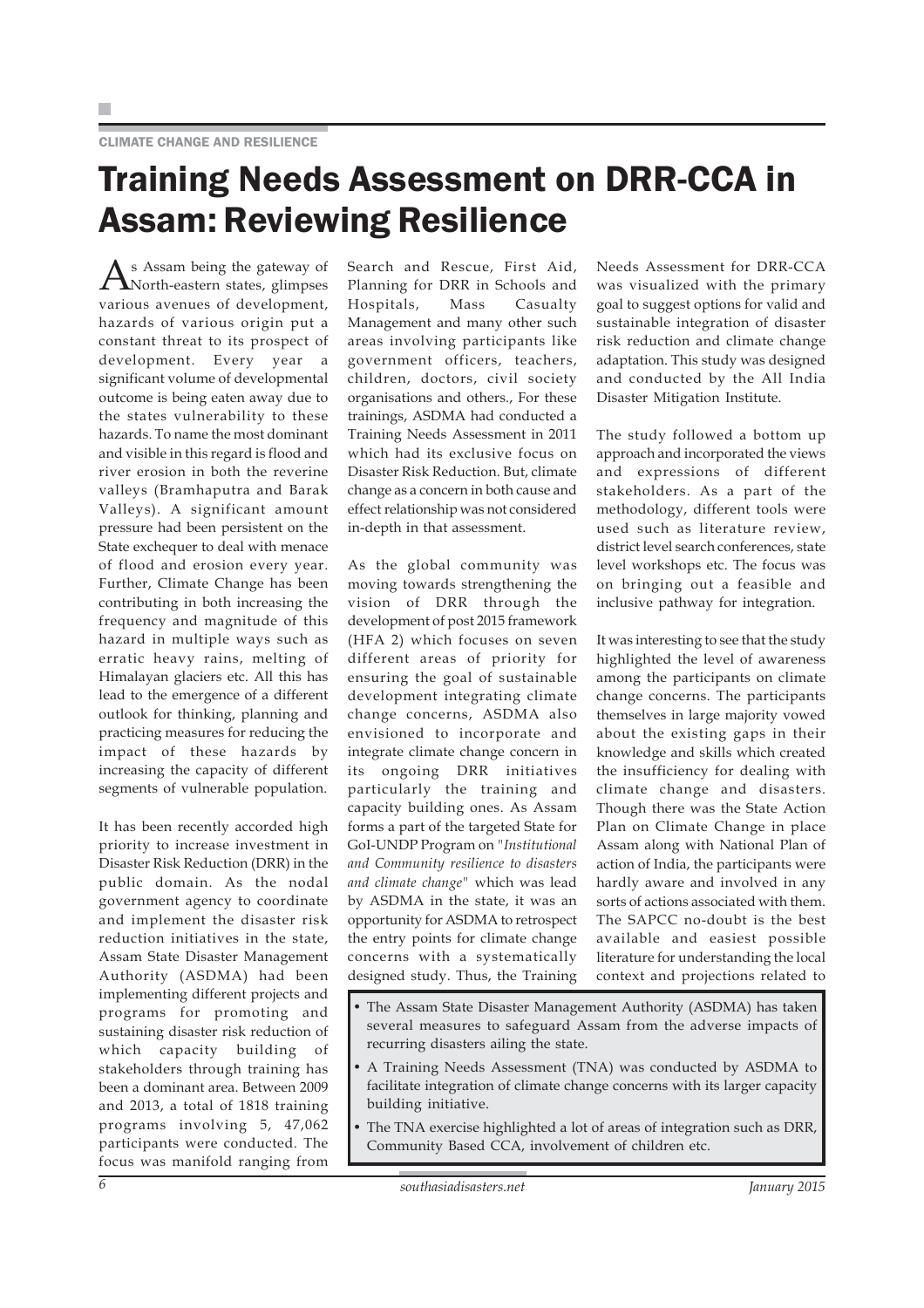climate change. These existing gaps in knowledge and skills make it more imperative to strengthen the basics and the best possible solution as recommended by the study was integration. This integration based approach facilitates new information to be incorporated into the planning of programmes and plans and creates the opportunity to identify what need to be changed or added. The study basically highlighted inclusion of local projections and climate change and also suggested topics such as DRR and CCA, Community Based Climate Change Adaptation. The study also suggested involvement of all concerned sectors, using children as "active agents" in leading the change. As different department specific measures of both training and non-training requirements were highlighted in the recommendations, it will be obviously interesting to see the pathway through which the progresses are lead by the concerned departments and agencies.

It is imperative for the ASDMA to move up with the recommendations and facilitate such an environment where effective integration can be achieved. The knowledge and skills gaps must be highlighted to the concerned departments through adequate sensitization. The further design and implementation of trainings must be dynamic and should incorporate the ongoing developments in the field. There is no doubt that the study has given a road map to the state for leading the initiatives on DRR-CCA integration, it would really an interesting matter for observation how effective the implementation of the recommendations are achieved in the near future. The investment made in this regard is praiseworthy but is really a beginning and across the nation, eyes' will be on Assam to see the changes which structured integration can bring in the state. **– Sonali Das**, AIDMI INFORMATION SHARING

# Self Study Programme at NIDM

### National institute of Disaster Management (NIDM)

Under the National Disaster Management Act 2005, the National Centre for Disaster Management of the Indian Institute of Public administration was upgraded to National Institute of Disaster Management (NIDM) in October 2003. Union Home Minister is the President of NIDM. The main role of NIDM is in human resource development, capacity building, training, research, documentation and policy advocacy in the field of Disaster Management. National activities are done under key academic divisions namely Policy, Planning and Cross Cutting Issues; Geo-Hazards Risk Management; Hydro-meteorological Hazards Risk Management; and Response and training. Apart from various trainings, NIDM gives consultancy services to the officials and local authorities and performs knowledge integration on disaster management in the country. NIDM also hosts the SAARC disaster management centre and publishes journals, newsletters, reports and training modules.

The All India Disaster Mitigation Institute (AIDMI) is introducing the idea of integrating Disaster Risk Management (DRM) with Community Based Adaptation (CBA) in India with NIDM.

### Self Study Programme on Disaster Management for Youth

National Institute of Disaster Management (NIDM) offers self study programme on disaster management. The course would benefit those who work or wish to work to manage disasters in India. The course aims to raise the level of knowledge on disaster management of government officials and other officials as also create interest and awareness on disaster management to general public. Citizens can register online at www.nidmssp.in to any of the ten listed courses of NIDM web based programme. The registration is free of cost. The users can access the programme anytime and from anywhere after login.

All India Disaster Mitigation Institute (AIDMI) is working with NIDM to develop integration of Disaster Risk Reduction (DRR) with Community Based Adaptation (CBA) in self study courses.

### Online Courses on Disaster Risk Management for Youth

Looking at the need to enhance the capacity and to develop a sense of preparedness among communities, NIDM in collaboration with the World Bank, Washington conducts online courses for various key stakeholders in the field of Disaster Risk Management (DRM). This flexi time course is interactive and convenient for users. Apart from one basis course with a fee of Rs. 1500/- the institute offers nine thematic courses with a fee of Rs.1000/- each. These thematic courses are open to those who have completed the basic course or have basic subject knowledge. These nine courses focus on DRM such as Comprehensive Framework, Community Based, Earthquake, Identification, Assessment and Analysis, Safer Cities, Gender Aspect, Financial Strategies, Damage and Reconstruction Needs Assessments. **– AIDMI Team**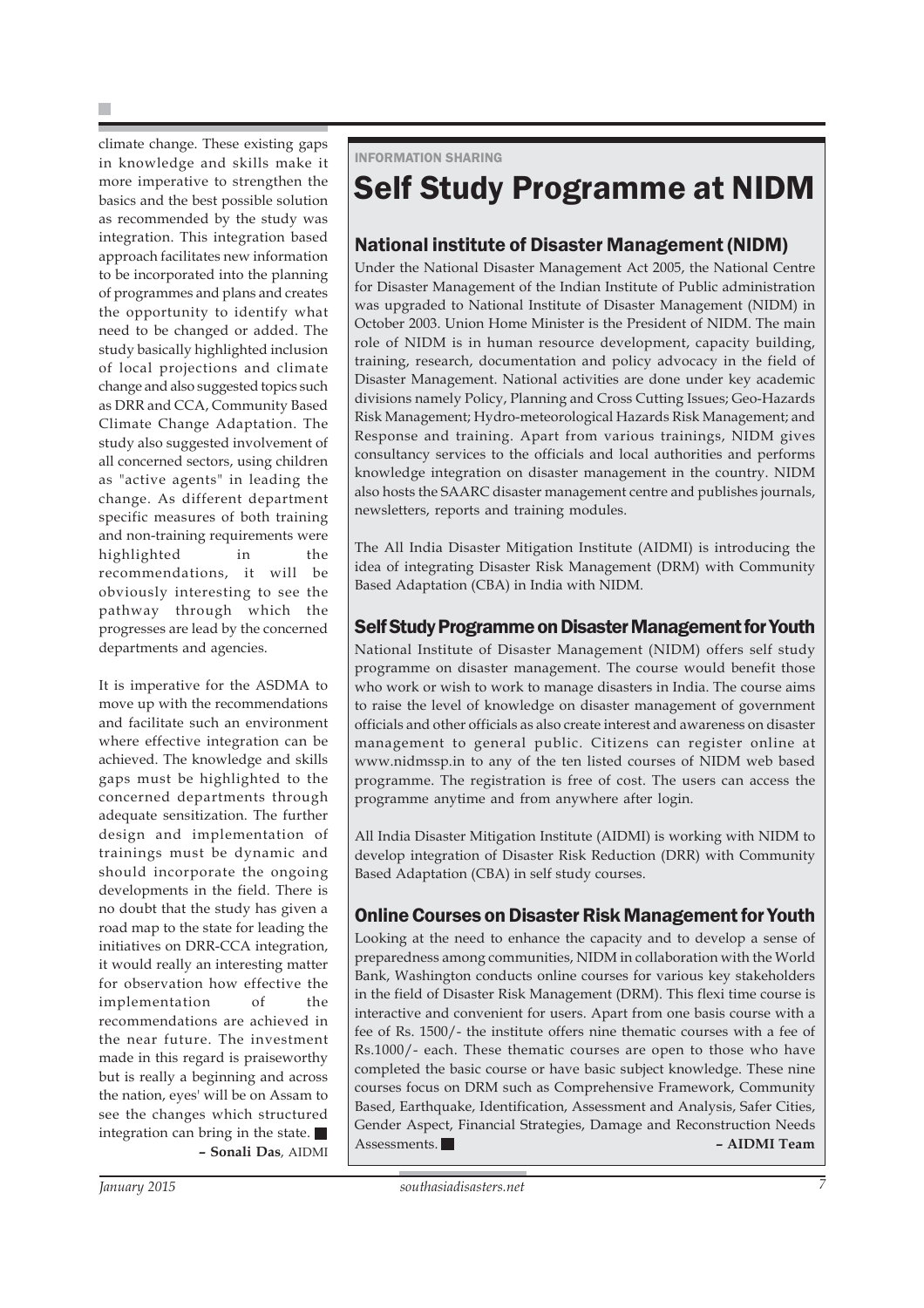### CASE STUDY

# Promoting Sustainable Agriculture

*Improved Cook Stoves and their by-product (Biochar) Application into Soil: A case study from Koraput District, Odisha, India*

In the backdrop of a persistent<br>energy crisis and raging debate on n the backdrop of a persistent lack of coal linkages in India, Greenpeace has released its assessment report on Renewable Purchase Obligation (RPO) titled Powering Ahead on Renewables: Leaders and Laggards, which decides ranks of all states and their performance in renewable energy security and their supply. At higher authorities' level, it just calls for revision of RPO mechanism based on equity principle. Now, these mechanisms have limits with no focus to deal sector specific situations such as household and small enterprises which endure the most.

- As energy crisis debate rages on in India, the use of improved cooking stoves in the tribal households of Jeypore, Odisha has emerged a good practice that can be replicated in other parts of the country as well.
- The advantages include reducing the drudgery of women, improving their health, improving the efficiency of fuel-wood supplies.
- Since Odisha is known to be highly vulnerable to disasters and climatic extremes, up scaling such innovations can help the state in fostering resilience.

Women have always been responsive for managing household energy systems, and tribal households in Jeypore, Odisha, India are no different. Past studies have established the role of improved cooking stoves (ICS) in rural areas by reducing workload of women and enhancing health while increasing efficiency in fuel–wood supplies.

Crop production in home gardens (HGs) through the use of residues from the ICS is a widespread practice observed in the study region. Substituting clay stoves with ICS is likely to play an important role in

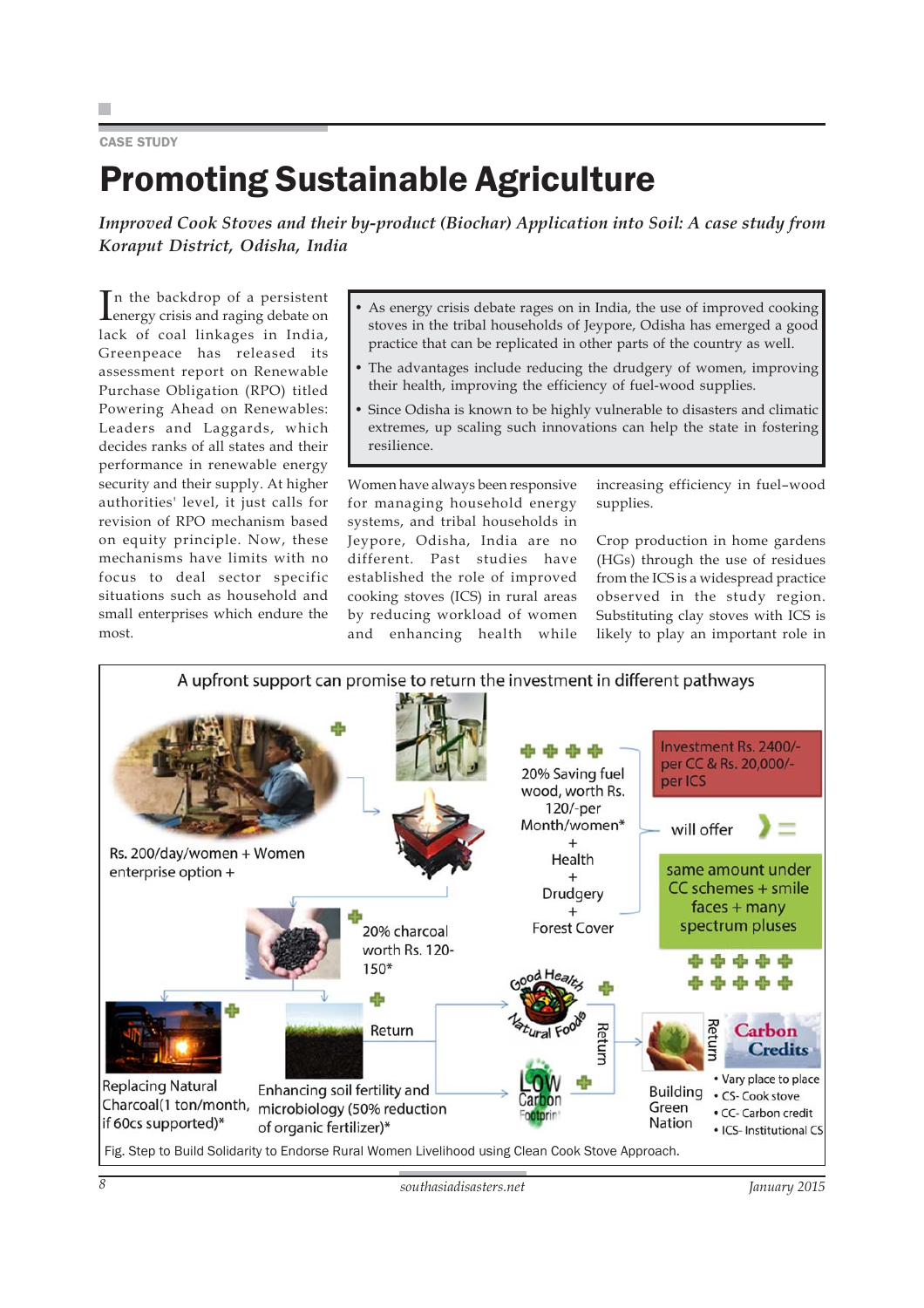reducing drudgery and improving soil health. The Alleviating Poverty and Malnutrition (APM) in Agrobiodiversity Hotspot project made an attempt in making use of top–lit updraft gasifier stove whose residue (biochar) was applied blend with compost (BioC<sup>+</sup>) in HGs to enrich soils.

The research study concludes that: (i) the adoption of ICS and BioC<sup>+</sup> application have gender implications, (ii) use of the ICS has reduced women and men's labour and time spent for Fuel-wood collection, (iii) increasing opportunities for women and men to be involved in growing crop for enhancing their well–being, (iv) this adaptation practice has multiple

environmental benefits and(v) from a policy perspective, study aiming into consideration priorities, roles and interests of women concurrently develop appropriate skill sets.

Odisha can take a lead on a constructive policy on renewable energy through domestic and institutional sectors ICSs. Recent understanding in both sectors, along other sectors on renewable (biomass, biofuel and biogas, solar, etc.), Odisha has achieved less than 35%, the proposed activity emerged as leader in terms of driving a constructive policy for renewables. Odisha is backward but they can display astuteness by accepting the fact that decentralized system can generate livelihood at remote areas

where opportunity and access of government plans are really lacking. This state is also famous for natural calamities (Ex–heat waves, flood, drought), severe migration and losses of natural biodiversity, which directly, indirectly impacts the climate change and GHG emission and above steps can support purchasing power of individual but positive effect will be multidimensional in long term. **– Jay Anand** *with* **Chaudhury Shripati Mishra, B. Chandra Guptha, Trinath Taraputia,** *and* **V. A. Nambi,** Climate Change Program, M S Swaminathan Research

Foundation, Tamil Nadu *Acknowledgement: International Development Research Center (IDRC), Canada, Farmers and Field Technician of MSSRF*

### ECOSYSTEMS RECOVERY

# Why Local Communities Participate in Enhancing Restoration Mangrove Ecosystems in Odisha to Mitigate Impacts of Cyclonic Storms?

**Introduction**<br>The state of The state of Odisha in eastern India is frequently affected by cyclonic storms (Bahinipati, 2014), which negatively affect the well-being of rural households in the coastal villages. In the past few decades, the state experienced severe and super cyclonic storms in the years 1971, 1982, 1999 and 2013 (Bahinipati and Sahu, 2012). These events disrupted the livelihoods of households living in the fragile coastal environment. For instance, a loss of around 7397 human lives particularly in the undivided Cuttack district in 1971, and 9177 human lives during the 1999 super cyclone (Bahinipati and Sahu, 2012). It is expected that these events are likely to increase in the foreseeable future due to climate change, particularly in the developing nations.

In the context of Odisha, a few studies found that mangroves act as a natural barrier in reducing impacts from cyclonic storms and also providing various livelihood opportunities to local households (Badola and Hussain, 2005; Das and Vincent, 2009). Therefore, different activities have been undertaken at the community, civil society and government levels to enhance mangrove conservation in coastal Odisha; because of this, an increasing trend was observed in the recent decades. For instance, the area under mangroves was 199 km<sup>2</sup> during 1987, and increased to 222 km<sup>2</sup> as of 2011.

### Voluntary Participation of Communities to Enhance Mangrove Restoration

Over the years, it has been observed that the mangrove ecosystems in coastal Odisha is affected by multiple threats, e.g., unsustainable economic growth, high population density, sea level rise and river erosion and government policy (Bahinipati and Sahu, 2012). In particular, Upadhyay and Mishra (2008) found that anthropogenic factors are responsible for 80% of the degradation of mangrove forests in Odisha. From this, one can say that participation of the local communities is imperative to enhance mangrove ecosystems. Because of its positive externality, it also attracts the attention of both the civil society and government over the years to promote mangroves through both action and academic research. Afterwards, various funding agencies (e.g., TEEB, MFF, etc.) and ministries of state and national governments (through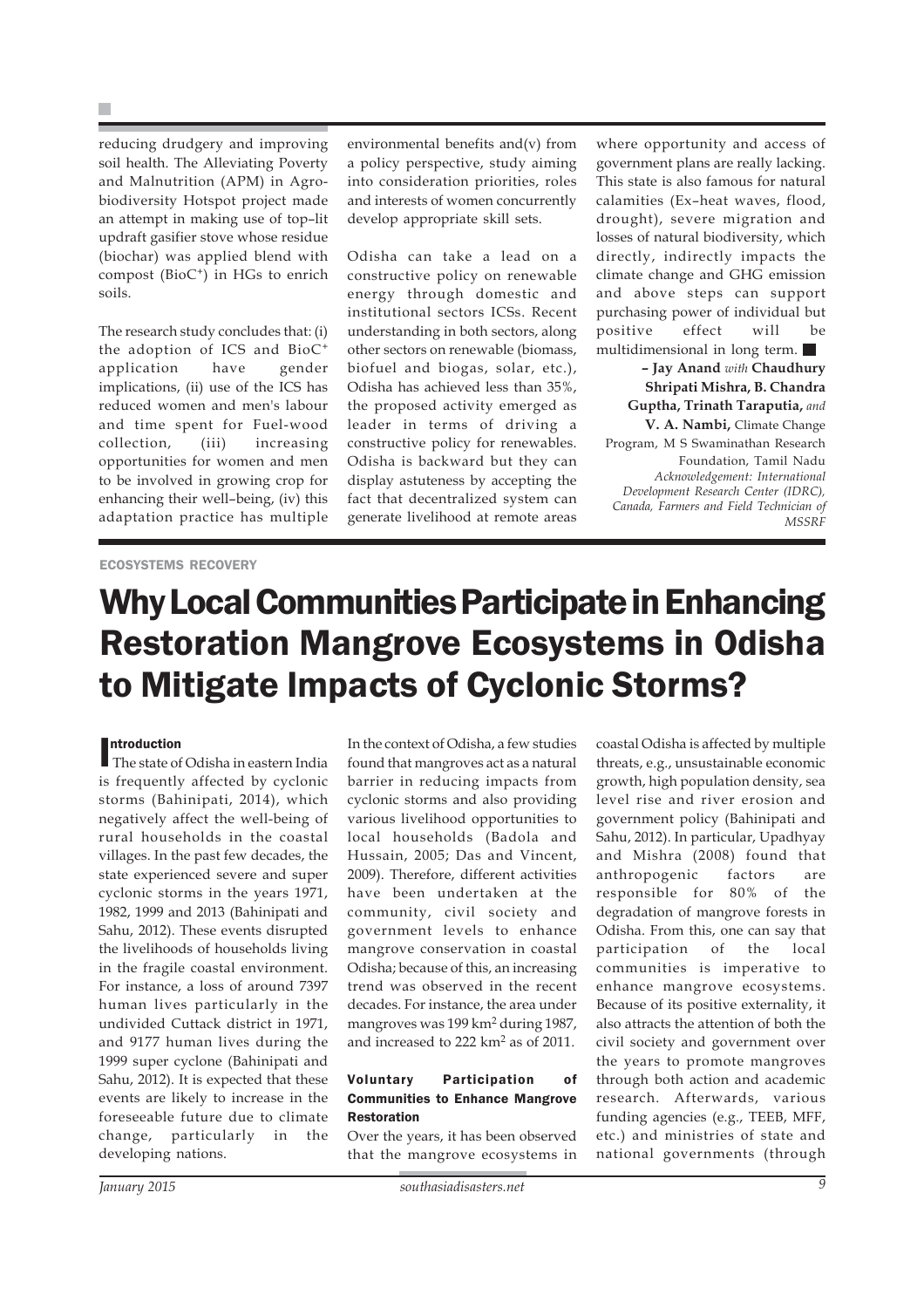



Fencing to plantation site by community members of Chakamohanpur village, Kendrapada District, Odisha.

integrated coastal zone management) have been shown interest to promote mangroves, particularly in coastal Odisha. Under this, various activities have been undertaken such as restoration and afforestation of mangroves, generating awareness about various benefits of mangrove ecosystems, enhancing other rural livelihood opportunities, etc.

With funding from Centre for Environment Education (CEE), Rufford Small Grant Foundation, Mangroves for the Future (MFF) and Integrated Coastal Zone Management Programme (ICZMP), APOWA has taken the initiative to restore mangrove forests in the coastal Talukas of Kendrapada district of Odisha. Since the coastal communities have also realized the importance of mangroves, they have shown interest to voluntarily participate in the restoration Programme. At the village level, a community network was constituted such as 'Village Mangrove Councils (VMC)' which have taken the entire responsibility to restore mangroves around the village. Because of this, the households in the village are becoming a watch dog for the sustenance of the mangroves. Simultaneously, other livelihood opportunities also provided to the various households in the village in

order to reduce dependency on mangroves. As a result, some of the degraded land was restored with mangroves in a few coastal villages of Kendrapada. We have learnt that the vulnerable people in the coastal Odisha are interested to voluntarily participate in mangrove conservation. The government programmes for enhancing mangroves should consider people in the mangrove restoration process and also provide them alternative livelihood opportunities.

### *References:*

- 1. Badola, R. and Hussain, S. A. (2005), Valuing ecosystem functions: A empirical study on
- In the past, Odisha has experienced several devastating cyclonic storms.
- Climate change is likely to increase the frequency and severity of these cyclonic storms in Odisha.
- Mangroves have emerged as a natural barrier to the adverse impact of cyclonic storms in the state.
- Various agencies such as APOWA, CEE and MFF are working with the communities of coastal Odisha to restore mangroves as a means of resilience against cyclones and as a viable livelihood option.

the storm protection function of Bhitarkanika Mangrove Ecosystem India, Environmental Conservation, 32(1), 85-92.

- 2. Bahinipati, C. S. (2014), Assessment of vulnerability to cyclones and floods in Odisha, India: A District-level analysis, Current Science, 107(12): 1997- 2007.
- 3. Bahinipati, C. S. and N. C. Sahu, (2012), Mangrove Conservation as a sustainable adaptation to cyclonic risk in Kendrapada District of Odisha, India, Asian Journal of Environment and Disaster Management, 4(2): 183- 202.
- 4. Das, S. and Vincent, J. R.(2009), Mangroves protected villages and reduced death toll during Indian super cyclone, Proc National Academy of Science, 106(18), 7357-60.
- 5. Upadhyay, V. P. and Mishra, P. K. (2008), Population status of mangrove species in estuarine regions of Orissa coast, India, Tropical Ecology, 49(2), 183- 88.

**– Bijaya Kumar Kabi,** Action for Protection of Wild Animals

(APOWA), Kendrapada, Odisha, India *and*

**Chandra Sekhar Bahinipati,** Gujarat Institute of Development Research (GIDR), Ahmedabad, India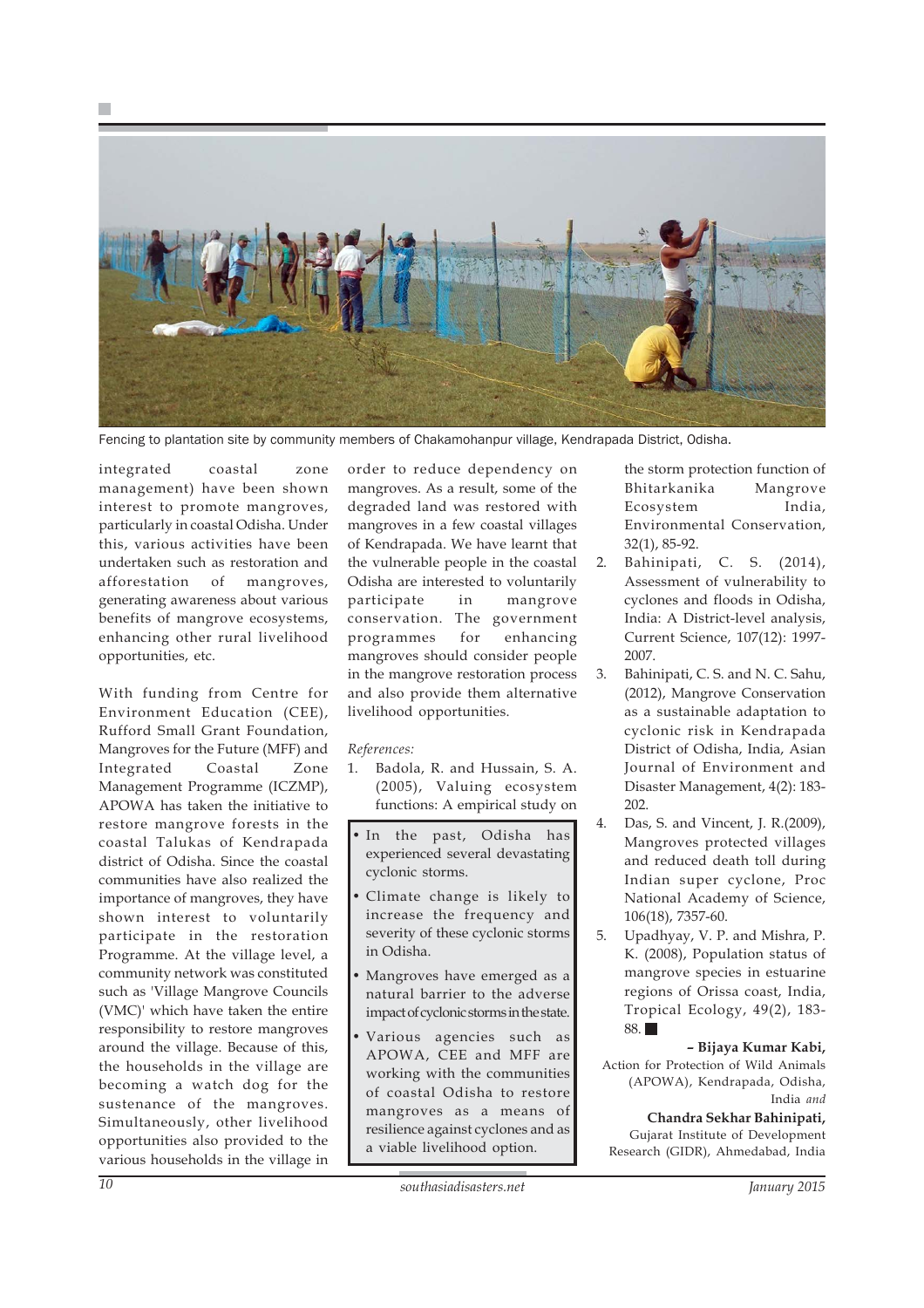### INSTITUTIONAL MEASURES

# Lucknow Declaration on Mainstreaming DRR and CCA in Development Planning

Based on the outcome of<br>deliberations and discussions held in this Conference, on 20<sup>th</sup> October 2014 at Lucknow, we the participants of this workshop arrive at following conclusions which are to be adopted as Lucknow declaration on Mainstreaming DRR and CCA in Development Planning:

- Need for skilled person-power at level of SDMA & DDMAs for key and specific needs of mainstreaming.
- There is need of multi-stakeholder platforms at various levels (state, regional, district and lower) that promote a process of shared learning of perspectives of vulnerabilities, identification, design and implementation of actions, that involve government, civil society, academia, NGOs and community.
- The assessment of damage from disasters is currently based on a broad estimate and is made at meso scale. Hence, it does not capture the micro variations (across villages/ towns), and leads to ineffective response actions.
- Climate downscaling data is available currently at agroecological zones (SAPCC) and needs to be refined at higher resolution (district levels).
- The mainstreaming of disaster risk reduction and climate change adaptation is necessary for the achievement of development outcomes.
- The Lucknow Declaration of October 2014 supports this mainstreaming across national and sub-national levels in India.
- The main action points of this declaration include the need for skilled person-power at the level of SDMA and DDMA, the need of micro assessments and multiassessment platforms.
- Improper siting of critical infrastructure (such as airports, solid waste dumping sites, hospitals, etc.) in hazard prone zones leads to higher damages.
- Infrastructure design codes/ standards in key sectors (housing, water supply, drainage etc.) need to be developed for reducing risk from disasters and climate impacts.
- There is a need to improve the availability of data for assessing disaster damages (/vulnerability) by sectors and to implement the monitoring mechanisms of adaptation related activities.
- There is need to strengthen system for monitoring of damages and vulnerability parameters. One way to address this concern is to have a separate section in DDMP.
- There is need to develop synergy between coordination and monitoring committees in SAPCC and DDMA, though both the entities are/will be headed by the District Magistrate.
- There is need for a dedicated funding for DRR and CCA integration though specific budget provisions exist for Disaster Management.
- Given the greater impact of disasters and climate change on poor and marginalized sections in community including women, children and the poor, mainstreaming needs to emphasize on addressing their needs and responses designed accordingly.
- Disaster Management theme has statute (DM Act 2005) and backed up by executive orders (as issued by Chief Secretary for integrating DRR and CCA in development plans). Similar statutes and executive orders are absent in the sphere of CCA.
- State level policy/ practice/ guidelines are very important and needed to actualize effective mainstreaming of DRR-CCA at district and lower levels.

**– Ms. Chicu Lokgariwar,** India Water Portal

## Asia Europe Meeting-East Asia Summit in Delhi in 2014

Many of the member countries of Asia Europe Meeting (ASEM)-East<br>Asia Summit (EAS) have faced enormous socio-economic losses on account of devastating disasters. With the rise of frequency and severity of disasters, ASEM 11<sup>th</sup> Foreign Ministers Meeting (FMM11) in November 2013 after the success of EAS-India Workshop on "Building Regional Framework for Earthquake Risk Management" laid down a Roundtable Meeting on Disaster Management for ASEM-EAS countries. The two days Roundtable was organised by Minister of Home Affairs and Minister of External Affairs, Government of India on December 4-5, 2014. It focused on use of technology to save lives and reduce response time and building capacities through sharing best practices, developing joint ventures amongst ASEM member countries and to launch Virtual Knowledge Portal (VKP), deliberations on the board structure and functioning of the VKP.

All India Disaster Mitigation Institute (AIDMI) introduced the Climate Development Knowledge Network (CDKN) work in the event and the scope of its projects in the region. **– AIDMI Team**